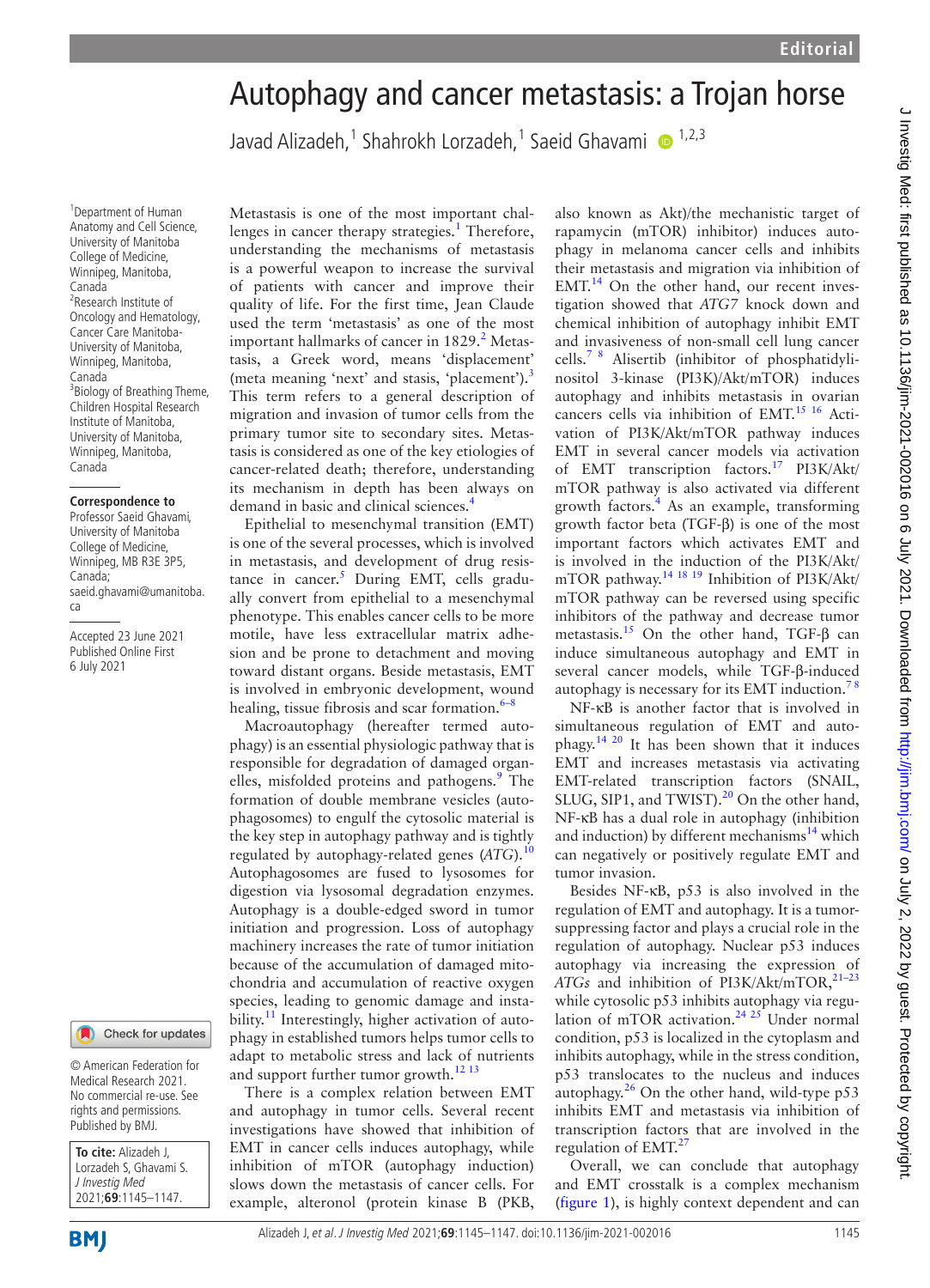

<span id="page-1-7"></span>**Figure 1** Complex crosstalk between autophagy and EMT during metastasis. Autophagy regulates cancer metastasis via EMT with different mechanisms. Several different regulators may target autophagy and indirectly affect EMT. These include p53 (cytosolic and nuclear), growth factors and cytokines (like TGF-β) and PI3K/AKT/mTOR pathway. Nuclear p53 increases autophagy, while cytosolic p53 inhibits this pathway. Regulation of autophagy pathway via Atg proteins (Atg7) also inhibits autophagy and decreases EMT and potentially inhibits cancer metastasis. Akt, protein kinase B; EMT, epithelial to mesenchymal transition; mTOR, the mechanistic target of rapamycin; NFκB, nuclear factor kappa-light-chain-enhancer of activated B cells; PI3K, phosphatidylinositol 3-kinase; TGF-β, transforming growth factor beta.

be different in different types of cancers or different stages and grades of cancers. Therefore, it can be concluded that there is a complex crosstalk between autophagy and metastasis via regulation of EMT and targeting autophagy could be a potential mechanism to control cancer metastasis. In the meantime, extensive investigation on the regulation of metastasis via autophagy is needed to develop efficient inhibitors and inducers of autophagy to overcome cancer metastasis via autophagy pathway.

**Acknowledgements** JA acknowledges CIHR Vanier PhD scholarship for the support.

**Contributors** JA and SL did literature search and prepared the first draft. SL designed and prepared the figure. SG finalized and proofread the paper and did the revision.

**Funding** The authors have not declared a specific grant for this research from any funding agency in the public, commercial or not-for-profit sectors.

**Competing interests** None declared.

**Patient consent for publication** Not required.

Provenance and peer review Commissioned; internally peer reviewed.

### **ORCID iD**

Saeid Ghavami<http://orcid.org/0000-0001-5948-508X>

## **REFERENCES**

- <span id="page-1-0"></span>1 Weber GF. Why does cancer therapy lack effective anti-metastasis drugs? [Cancer Lett](http://dx.doi.org/10.1016/j.canlet.2012.09.025) 2013;328:207–11.
- <span id="page-1-1"></span>2 Talmadge JE, Fidler IJ. Aacr centennial series: the biology of cancer metastasis: historical perspective. [Cancer Res](http://dx.doi.org/10.1158/0008-5472.CAN-10-1040) 2010;70:5649-69.
- <span id="page-1-2"></span>3 Baldawa P, Shirol P, Alur J, et al. Metastasis: to and fro. [J Oral Maxillofac Pathol](http://dx.doi.org/10.4103/jomfp.JOMFP_158_17) 2017;21:463–4.
- <span id="page-1-3"></span>4 Steeg PS. Targeting metastasis. [Nat Rev Cancer](http://dx.doi.org/10.1038/nrc.2016.25) 2016;16:201-18.
- <span id="page-1-4"></span>Montanari M, Rossetti S, Cavaliere C, et al. Epithelial-Mesenchymal transition in prostate cancer: an overview. [Oncotarget](http://dx.doi.org/10.18632/oncotarget.15686) 2017;8:35376–89.
- <span id="page-1-5"></span>6 Lo U-G, Lee C-F, Lee M-S, et al. The role and mechanism of epithelial-to-mesenchymal transition in prostate cancer progression. [Int J Mol Sci](http://dx.doi.org/10.3390/ijms18102079) 2017;18. doi:10.3390/ijms18102079. [Epub ahead of print: 30 Sep 2017].
- <span id="page-1-6"></span>7 Alizadeh J, Shojaei S, Sepanjnia A, et al. Simultaneous detection of autophagy and epithelial to mesenchymal transition in the non-small cell lung cancer cells. [Methods Mol Biol](http://dx.doi.org/10.1007/7651_2017_84) 2019;1854:87-103.
- 8 Alizadeh J, Glogowska A, Thliveris J, et al. Autophagy modulates transforming growth factor beta 1 induced epithelial to mesenchymal transition in non-small cell lung cancer cells. [Biochim Biophys Acta Mol Cell Res](http://dx.doi.org/10.1016/j.bbamcr.2018.02.007) 2018;1865:749–68.